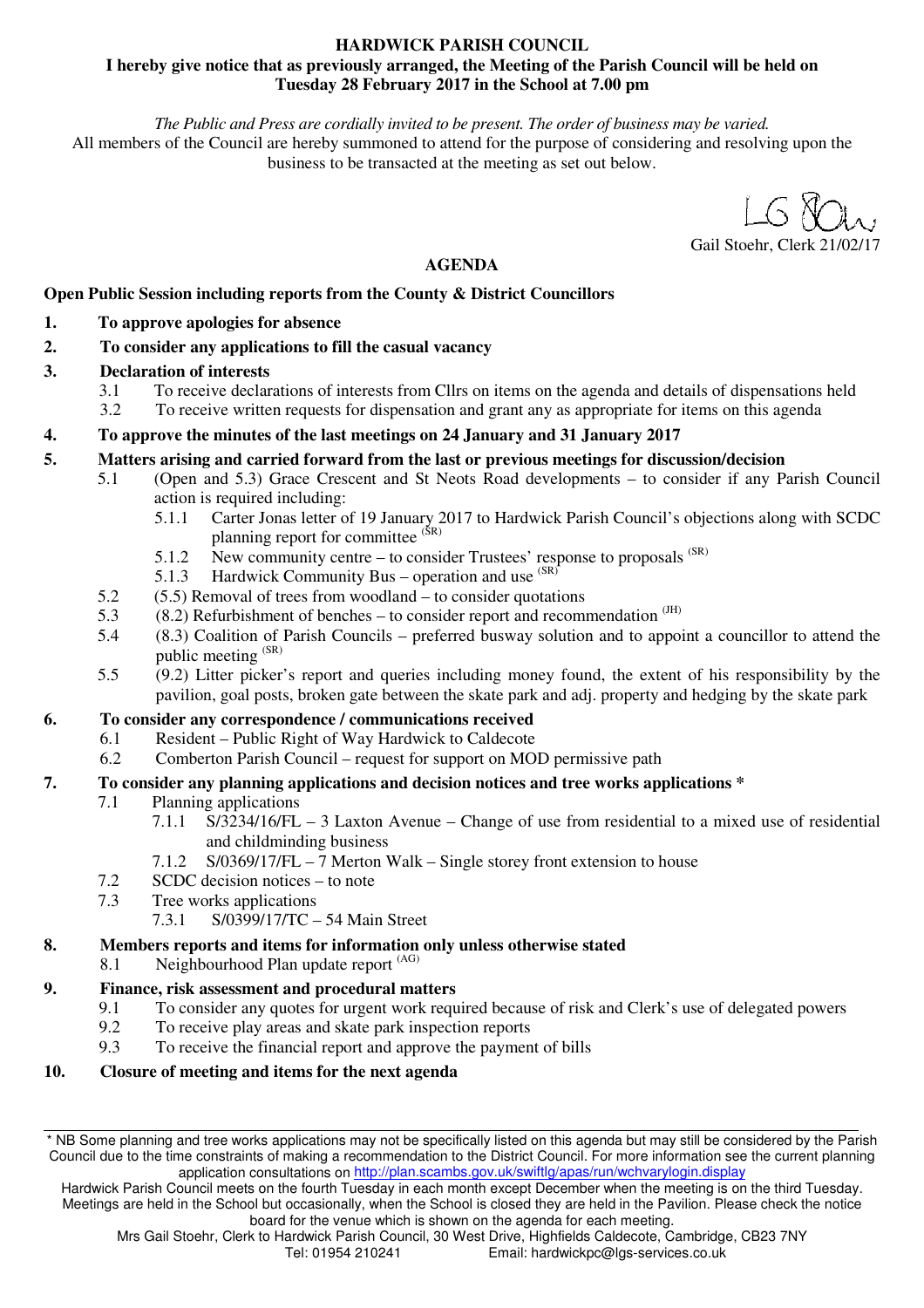# **CLERK REPORT TO HARDWICK PARISH COUNCIL MEETING ON 28 FEBRUARY 2017**

- 1. Apologies for absence None at the time of writing.
- 2. To consider any applications to fill the casual vacancy
- 3. Declaration of interests members should declare their interests state why they have an interest, the type of interest held and if they have a dispensation state this and the extent of their dispensation i.e. to either speak or speak and vote.
- 4. To approve the minutes of the last meetings on 24 January and 31 January (attached)
- 5. Matters arising and carried forward from the last or a previous meeting for discussion/decision
- 5.1 (Open and 5.3) Grace Crescent and St Neots Road developments to consider if any Parish Council action is required including
- 5.1.1 Carter Jonas letter of 19 January 2017 to Hardwick Parish Council's objections along with SCDC planning report for committee
- 5.1.2 New community centre to consider Trustees' response to proposals
- 5.1.3 Hardwick Community Bus operation and use

Cllr Rose to report. Background information for these items is below.

 Subsequent to the last meeting, David Thompson of SCDC wrote as follows: "I am emailing with an update on the healthcare provision issue in relation to the Grace Crescent development.

James Fisher and I have discussed the possibility of Comberton surgery 'manning' some form of service at the community building and essentially the view of the Partners is (without quoting them obviously) is that it is not a viable proposition at this stage. NHS England have requested a financial sum to mitigate the impact of the development and whilst space on the Comberton site is limited, the extent of the additional surgery space they are suggesting could be provided through internal modification or there would appear to be scope to extend the Little Eversden satellite if that was necessary. Whilst I understand it would be desirable to have a service provided within the village and to secure that as part of this outline application, there is a risk that the money will not be spent on the upgrade of the existing facilities if a scheme cannot be identified and the money returned to the developer. Ultimately, we cannot refuse the application if this service is not provided as the developer is only required to mitigate the impact of the additional population and the NHS have provided details of the contribution required to do this and this does not amount to the provision of a facility within the village.

It may be, as the Comberton Practice manager has acknowledged, that once the building is up (should the application be approved) it may be that this issue could be revisited and the physical space would exist for this to happen.

I thought it best to outline this now as I am aware that the possibility of the medical facility is considered to be a key potential benefit but it is not one that we can secure at this stage due to the lack of certainty and lack of support for it from the relevant provider. My view at this stage is that we have taken it as far as we can because NHS England do not require the facility to make the scheme acceptable in planning terms and for that reason, we would not (in my professional opinion) be able to substantiate this as a reason for refusal at appeal.

My view is that, when balancing the package of benefits overall, the value of the community building contribution (£608k) and the provision of the community minibus are elements which go beyond the level at which we could force the developer to offer to get the proposal of the 'acceptable' mark and securing these would represent a significant benefit therefore. I would put the additional equipped play area to provided off site in the same bracket, as the provision of one facility on site would on its own meet the policy requirement."

 Following a meeting between Cllrs Rose and Gill and Mr Thompson on 16 February, the Chairman replied as follows: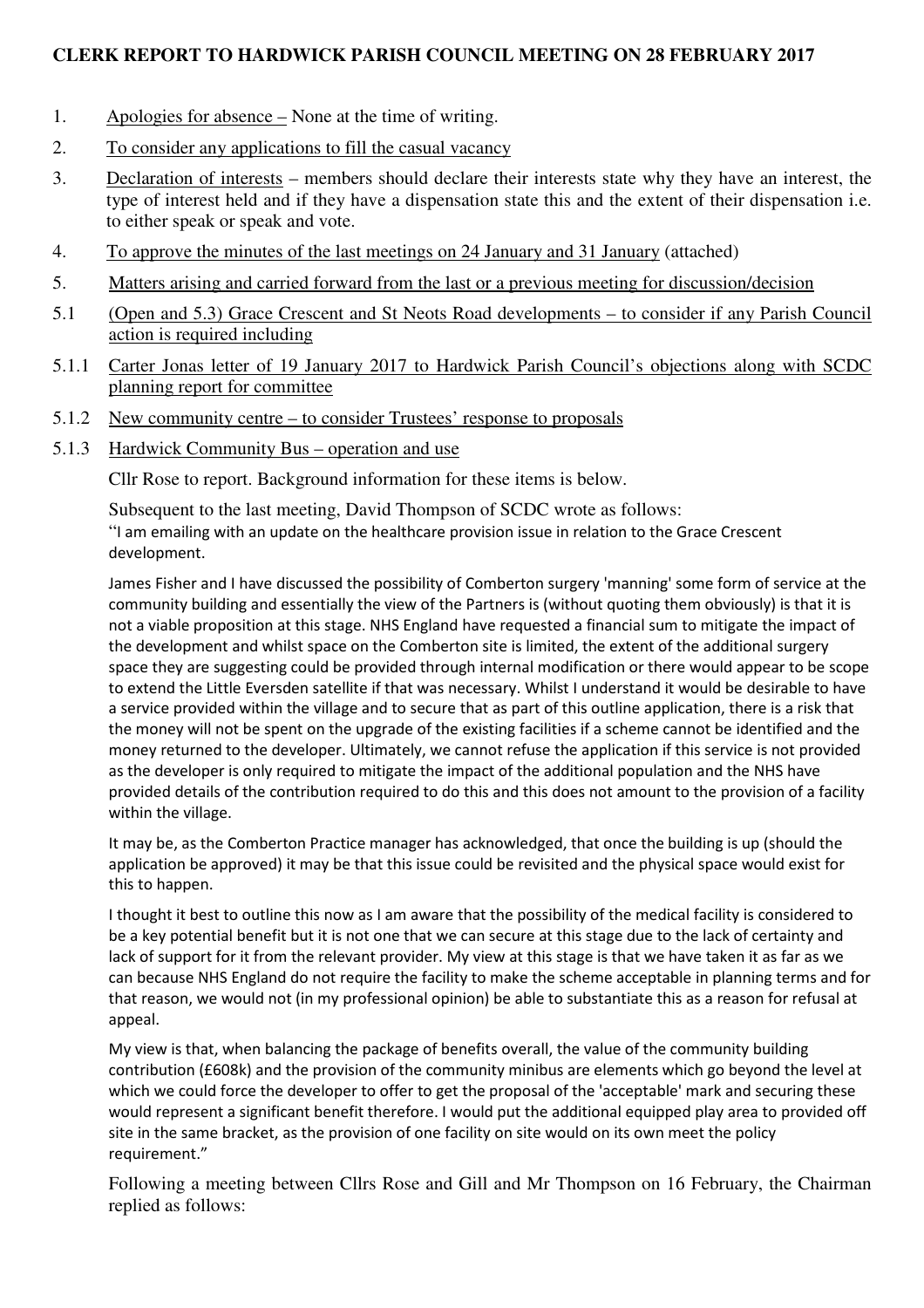"Meeting on 16th February re Grace Crescent development, Hardwick "Dear David

Thank you very much for agreeing to meet me and Tony yesterday. It was much appreciated.

I am making some notes for the sake of good order. Please let me know if I have misunderstood anything or made any errors for which I apologise.

#### **Timetable and process**

You expect that the application will be heard by the SCDC Planning Committee on Wednesday 1<sup>st</sup> March which starts at 10:00 or 10:30

You will be submitting your report on the application by next Tuesday.

The Committee meeting is held in public so anyone can attend but anyone wishing to speak must apply to do so. This can be done once the agenda for the meeting has been published following the instructions on the SCDC website or contacting Ian Senior. As things stand I have been authorised by Hardwick Parish Council to address the Committee. You said you would also mention this to Ian Senior. This will be helpful as I am on leave from Sunday  $19^{th}$  February to Wednesday  $22^{nd}$  February.

### **Update on Hardwick Parish Council position**

Hardwick Parish Council objected to the original application mostly on grounds of sustainability.

The developer responded to our concerns on  $17<sup>th</sup>$  November 2016. Hardwick Parish Council reconsidered the application in light of the response, acknowledged those areas where we thought concerns were met or mainly met but the remaining concerns were sufficient for the Council to maintain its objection.

The developer gave a further response on 19<sup>th</sup> January 2017 which should be considered at the parish council meeting scheduled for 28<sup>th</sup> February 2017 along with an update from the Trustees of the community rooms and of course your report will also be available then.

I agreed to let you know the outcome of the debate at the parish council meeting on  $1<sup>st</sup>$  March prior to the Planning Committee meeting.

### **S106 planning obligations**

You kindly explained the process by which you and James Fisher were now checking the s106 planning obligations for this application. The developer has made a number of proposals and has involved Hardwick Parish Council and the community in those discussions.

You explained that you needed to check that the proposals were Community Infrastructure Levy [CIL] compliant. The developers had costed their s106 proposals at £1,646,000 but not all of these were deliverable. If a project is not CIL compliant then it cannot form part of the obligations.

We discussed some of the developer's proposals.

### **New Community Centre – up to £608,000**

I confirmed that the Trustees of the community rooms at the school had recently met and that they were prepared to agree, in principle, to the proposal for a new community centre so that the space released could be used to accommodate provision for additional pre-school places.

The existing community rooms at the school were paid for by the Trustees from the sale of the old village hall in Hardwick and from a subsequent payment by them for extra space. The existing community rooms occupy 250 sq. m. at the school and the proposal is that a new community centre of 250sq. m. be built on the recreation field probably on the site of the existing skate park.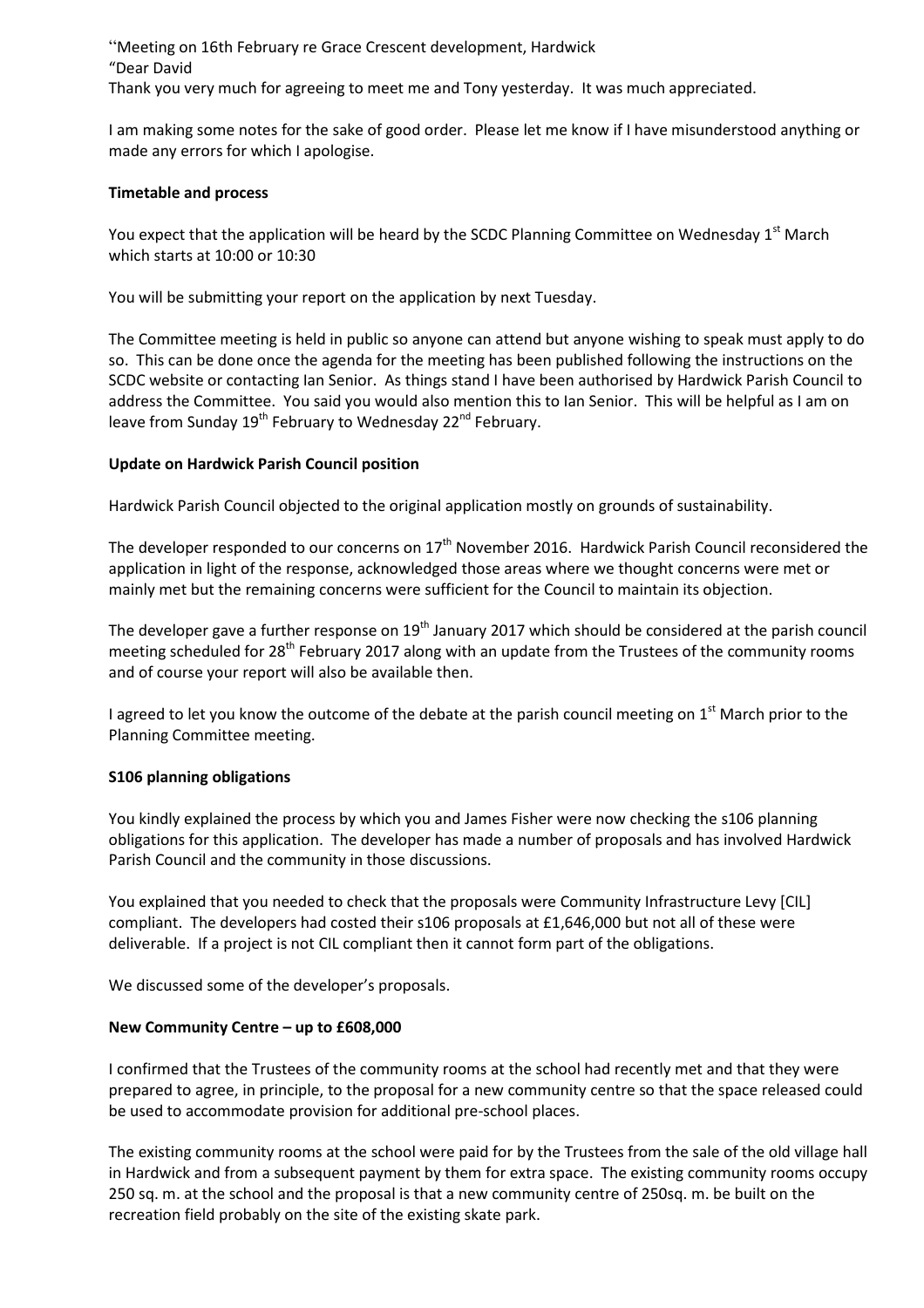I explained that the village was getting the same size facility as at the school and asked that consideration should be given to extra s106 funding to accommodate the increase in population arising from the new development.

In particular, the original proposals included CIL compliant based contributions of £101,843.61 for off-site sports facilities and £46,237.20 for indoor community facilities. The developers tell us these amounts have been subsumed into the £608,000 but we ask that it be considered as additional funding for the community centre. The community centre will be used for various indoor sporting activities so we think this is justified. I would be grateful if you would consider this point again.

Furthermore, the trustees are very mindful that the community centre will be about a mile distant from the development site. The trustees would like to see some community facilities built closer to the development. St. Mary's Church is building a community hall next to the church and which is not far from the development. The community hall has been accepted by the Parish Council as a village project. The community hall currently has a funding gap of £60,000 and the Trustees request that some of the s106 funds for a community centre be applied to this project. I acknowledge your reservations about project deliverability but would point out that this project already has planning permission and is already part funded. Again, may I ask you to consider this point?

### **Transport £200,000**

The developer is willing to assist with public transport provision to and from the development and there is a recognised need for this. It is regrettable that there is no public transport project available that can benefit. I thank you for considering a community bus project as an alternative. The developers have offered a capital sum of £25,000 and operating costs of £4,000 a year for five years. I have not checked whether these costs are reasonable – is this something you will look at? I left with you some documents relating to the operation of a community bus at Histon which I expect would have similar uses at Hardwick with the possible addition of a shuttle service between the south and north ends of the village to link with regular bus services. The Parish Council already has a community bus on its list of approved village projects. This was for a 17-seater bus for youth groups, doctors run etc. and had been costed at a capital cost of c£30,000. I agreed that I would ask that the Parish Council discussed the proposed operation of a community bus in more detail at its next meeting and advise you.

### **Healthcare £50,000**

Along with education and traffic, healthcare provision is a major concern for residents.

Hardwick is the largest village in South Cambs without a doctors' surgery and if applications are approved it will become larger still with a population exceeding 3,500. Local surgeries are full. Other villages may well grow in like manner to Hardwick, which will exacerbate the situation with Comberton surgery and others. There are other surgeries more or as accessible to Hardwick than Comberton namely Bourn and Cambourne which may want to operate in Hardwick and we believe they should be given this opportunity.

Residents in Hardwick want a local healthcare provision and are loath to see money go to Comberton surgery who appear to have no interest in providing Hardwick with local healthcare. Can I ask that Bourn and Cambourne surgeries also be asked if they would be prepared to provide services in Hardwick, using for example the community centre to begin with?

### **Off-site play equipment**

There is a strong local group already lobbying and fund raising for better play equipment for children in the village. The existing equipment compares unfavourably with that available in other villages in the area. This project is also one of the approved projects by Hardwick parish Council. I have been asked to point out that the Egremont Road play area already has detailed plans and agreement locally for those plans and is waiting only to raise further funds to complete the scheme. The scheme has a funding gap of about £100,000 but is progressing in stages. Given the already inadequate provision in the village can this scheme be considered for funding? You mentioned that perhaps the sum of £30,000 for play equipment Grace Crescent might be applied to the Egremont Road scheme if the Grace Crescent scheme was not viable.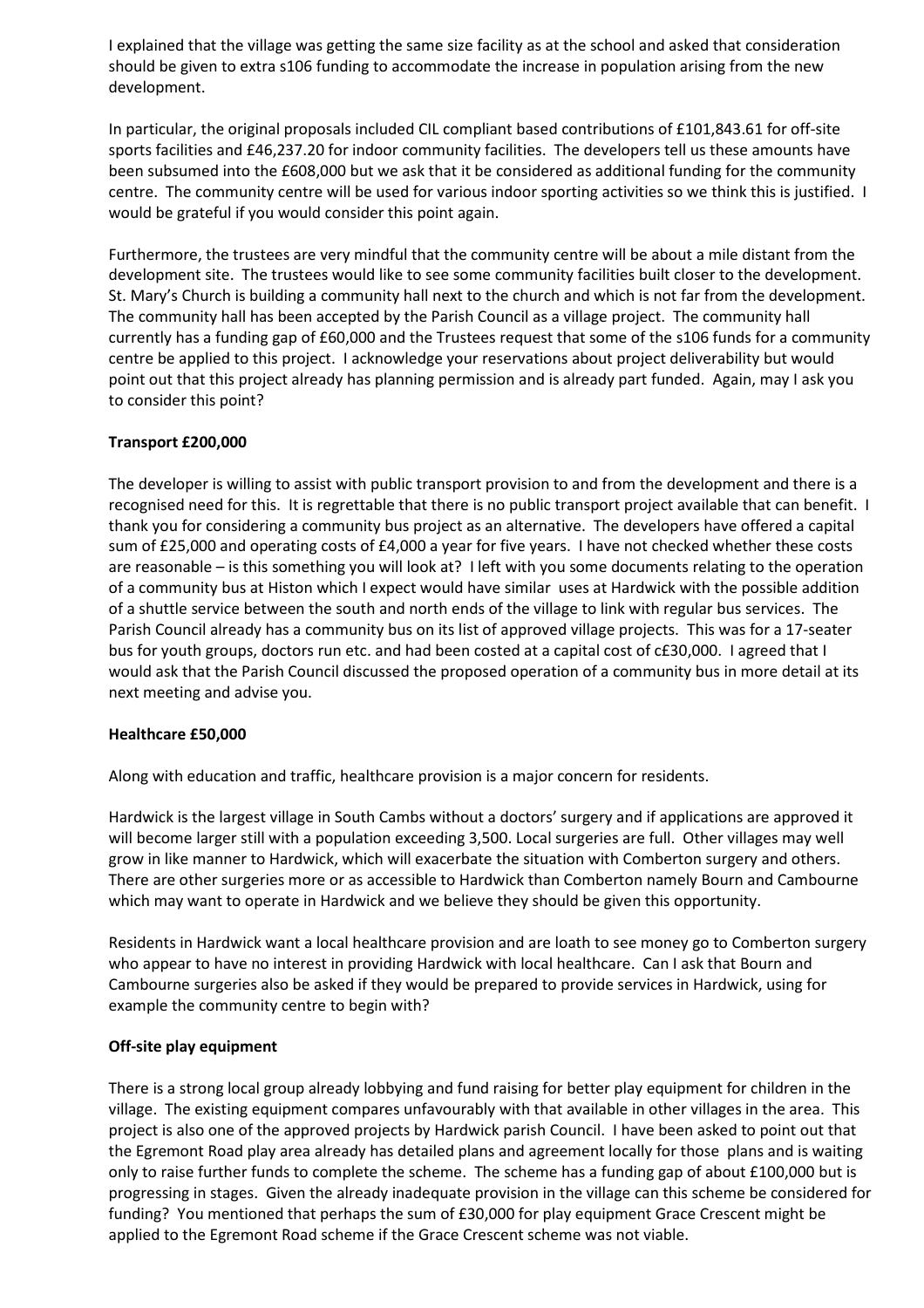If you have any questions please let me know. Thank you again for your time and to you and James Fisher for your work on this application." Regards Steve Rose Chairman Hardwick Parish Council

David Thompson also wrote regarding the contribution for a Community Bus:

"Caldecote and Hardwick Community Car Scheme

I wondered if you are able to help me. One of the contributions being offered on the Grace Crescent scheme is £456k for a community bus. I note that the above scheme community cart scheme is in operation. Do you happen to know who co-ordinates this - is it something the Parish Council are involved in? I'm considering whether we could accept the vehicle on the basis that the Parish Council have ownership of it on the basis that it is used to widen the accessibility of this service for residents in Hardwick and would welcome your views on whether this is something you would consider practical?"

- 5.2 (5.5) Removal of trees from woodland to consider quotations if received Quotations will be brought to the meeting if received.
- 5.3 (8.2) Refurbishment of benches to consider report and recommendation Cllr Humphries to report

# 5.4 (8.3) Coalition of Parish Councils – preferred busway solution and to appoint a councillor to attend the public meeting

Cllr Rose to report. He writes:

"Can we also consider the Coalition of 20 Parish Councils preferred busway solution. The Parish Council advised the City Deal that it preferred a segregated busway alongside St Neots Road rather than one to the north of the A428 or to the south of the village. The Coalition and the LLF both favour an online solution. This is something that the PC did not discuss and so I think it is appropriate to ask their views on this as an alternative to a segregated busway. This is particularly relevant as a) we are a member of the Coalition and b) there is a public meeting in Hardwick on  $7<sup>th</sup>$ March on this issue. A councillor ought to attend the public meeting to explain the HPC position. Our original decision was subject to a solution being found to address the valid concerns of the residents along St Neots Road and an on road solution may be just such a solution. I think we should discuss without needing to overturn our decision at the December meeting."

# 5.5 Litter picker's report and queries

The litter picker has raised the following issues:

- Some money has been found what should be done with it?
- How close to the Social Club does the Litter Picker's responsibility extend?
- The goal posts need moving for access as there is glass there. Whose responsibility is it to move the posts?
- The fence gate between the skate park and the property north of the skate park has broken security bolts and padlock which are therefore unusable
- Pruning of the hedge at the skate park is necessary as some parts are still inaccessible

Prior to Mr Gidding's enquiry as to how close to the Social Club does his responsibility extend the Clerk had already provided him with the HSSC lease plan showing the extent of the HSSC's responsibilities.

# Other to for info only:

(6.6) NALC advice that S8 of the Local Government Act 1894 specifically prohibits parish councils funding churches.

The Clerk sought further clarification of the advice as follows:

```
"1) Does S8 of the LGA 1894 prevent the Parish Council giving funds to the 
 Church towards either its insurance premium or electricity bill? 
2) Does S8 of the LGA 1894 prevent the Parish Council giving funds to the Church 
towards a new church hall which it is fundraising for if it is open to the 
community to use or hire?"
```
# To which NALC has replied: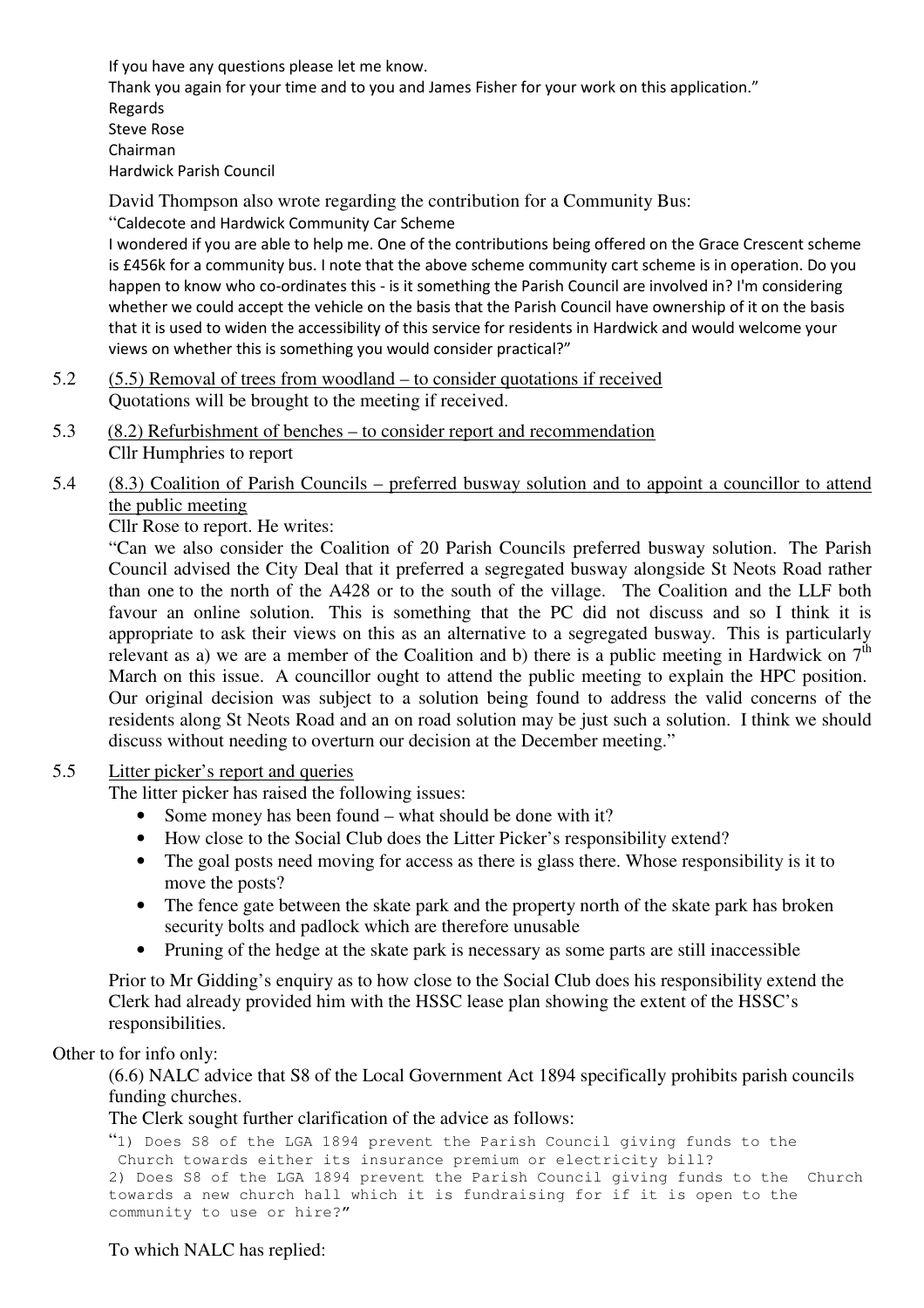"Parish councils have very limited powers to grant monies to the church. In response to both queries the council does not have the power to make such payments. A recent legal query sent to NALC confirmed that community space within a church is the responsibility of the church to fund not the parish council."

# 6. Correspondence

6.1 Resident – Public Right of Way Hardwick to Caldecote

"The footpath that runs from Hardwick to Caldecote is generally fine to walk on at most times of the year, however the 100 yard section that dog legs toward the Hardwick Wood is constantly wet and muddy. This is probably from water run off from the properties in Caldecote. With it being a bridal way as well the track here is not ideal for the casual walker. It appears that the track here is part of Hardwick Parish, so I wonder whether there could be some support towards a simple wooden walkway that is covered in chicken wire to assist in safety. I would be happy to research this further and providing there was support from Hardwick Parish Council see if Caldecote Parish Council would offer support as it borders their parish and would benefit many of their residents that use the path."

6.2 Comberton Parish Council – request for support on MOD permissive path Comberton Parish Council has written as follows to the Ministry of Defence and is seeking support from the Parish Council.

"Dear Sir Michael Fallon MP,

The Parish Council is writing to you to explain a slightly awkward situation and request your assistance in its resolution.

The South Cambridgeshire Parish Councils of Comberton and Coton are attempting to establish a permissive footpath between its villages. The footpath would offer the most direct route between these two villages, and connect with an established footpath to the village of Hardwick. For some of the route the path runs parallel to the very narrow, but straight and fast (60mph) Long Road. Being on the other side of a high hedge from this road means that walkers are being considerably protected from the dangers and noise of fast traffic.

The difficulty the Parish Council faces is as follows. Cambridge Past, Present and Future granted permission for this path to cross a small and pretty area of woodland. This section is a critical link between two longer sections of the path for which there is existing access. The map on the next place roughly locates this route. Embarrassingly, it has subsequently emerged that the group that granted public access through the woodland do neither own nor have authority to offer permission for access. As the Parish Council understands, the landholder is in fact the Ministry of Defence.

The Parish Council would like to make a humble request that you consider whether you might be able to grant permission for a path through this woodland area, in order to complete the path that the Parish Council is hoping to establish. The land in question is close to a public highway, so perhaps there is little military danger associated with people walking through the woodland. The Parish Council is asking for permission because it considers that it would be strongly in the public interest to improve connections between villages. It would enable school children from Coton to get to the Comberton Village College by foot, thus increasing exercise and reducing traffic. It would also improve walkers' access to the countryside.

 Thank you very much for taking the time to read and consider the Parish Councils request. The Parish Council is happy to provide any further information that is needed, and is very hopeful that it might be able to resolve this together."

A map of the location is below.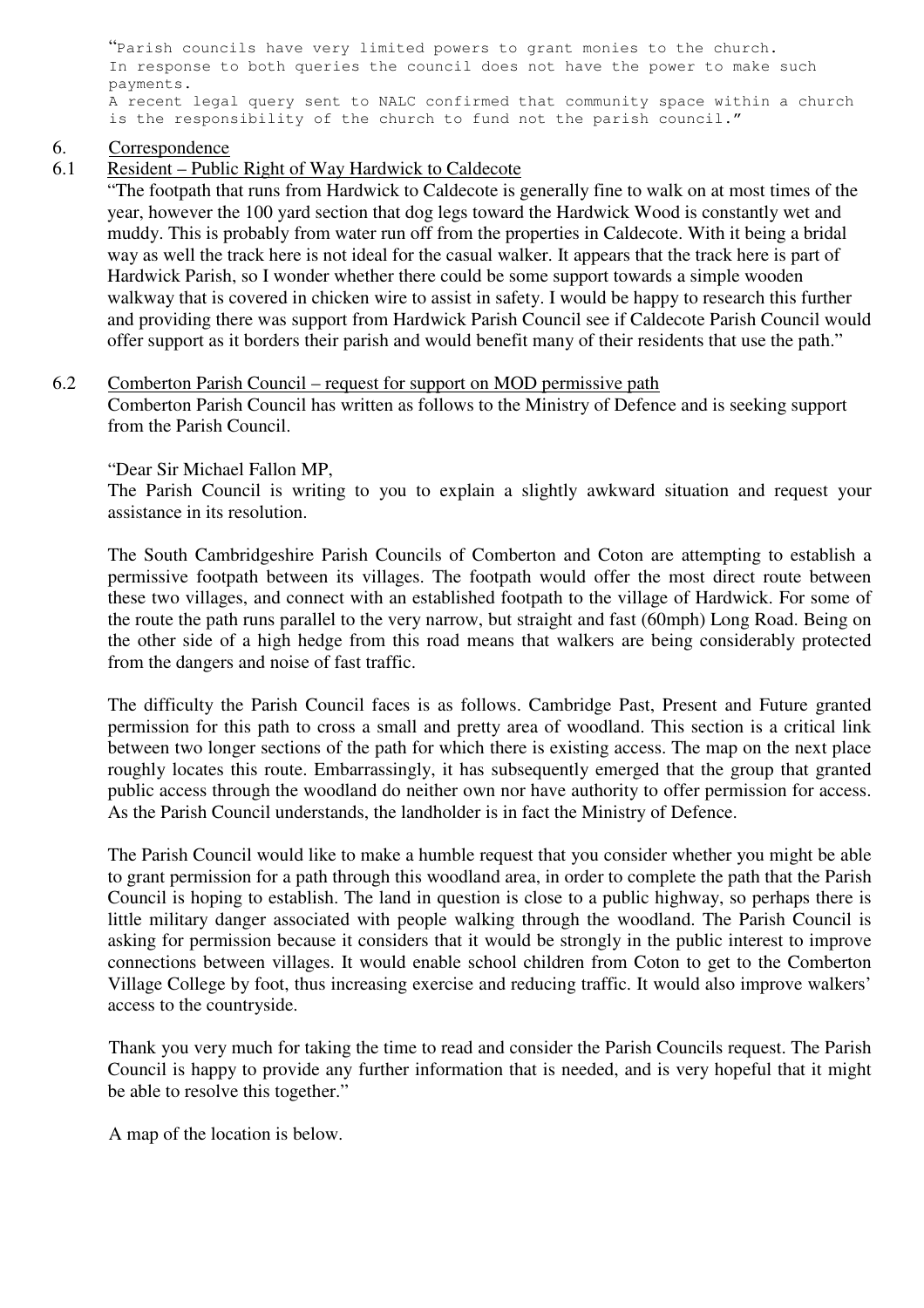

*Map: Route of planned permissive path between Comberton and Coton* 

7.1 Planning applications

NB Some planning applications may not be specifically listed on this agenda but may still be considered by the Parish Council due to the time constraints of making a recommendation to the District Council. For more information see the current planning application consultations on http://plan.scambs.gov.uk/swiftlg/apas/run/wchvarylogin.display

# 7.1.1 S/3234/16/FL – 3 Laxton Avenue – Change of use from residential to a mixed use of residential and childminding business

 Correspondence in support of this application was circulated before the last meeting. SCDC responded that the application had not yet been sent out for consultation at that time.

- 7.1.2 S/0369/17/FL 7 Merton Walk Single storey front extension to house
- 7.2 SCDC decision notices
- 7.2.1 S/2943/16/OL Land at 41 St Neots Road Outline planning permission for one dwelling with all matters reserved except access – Permission refused.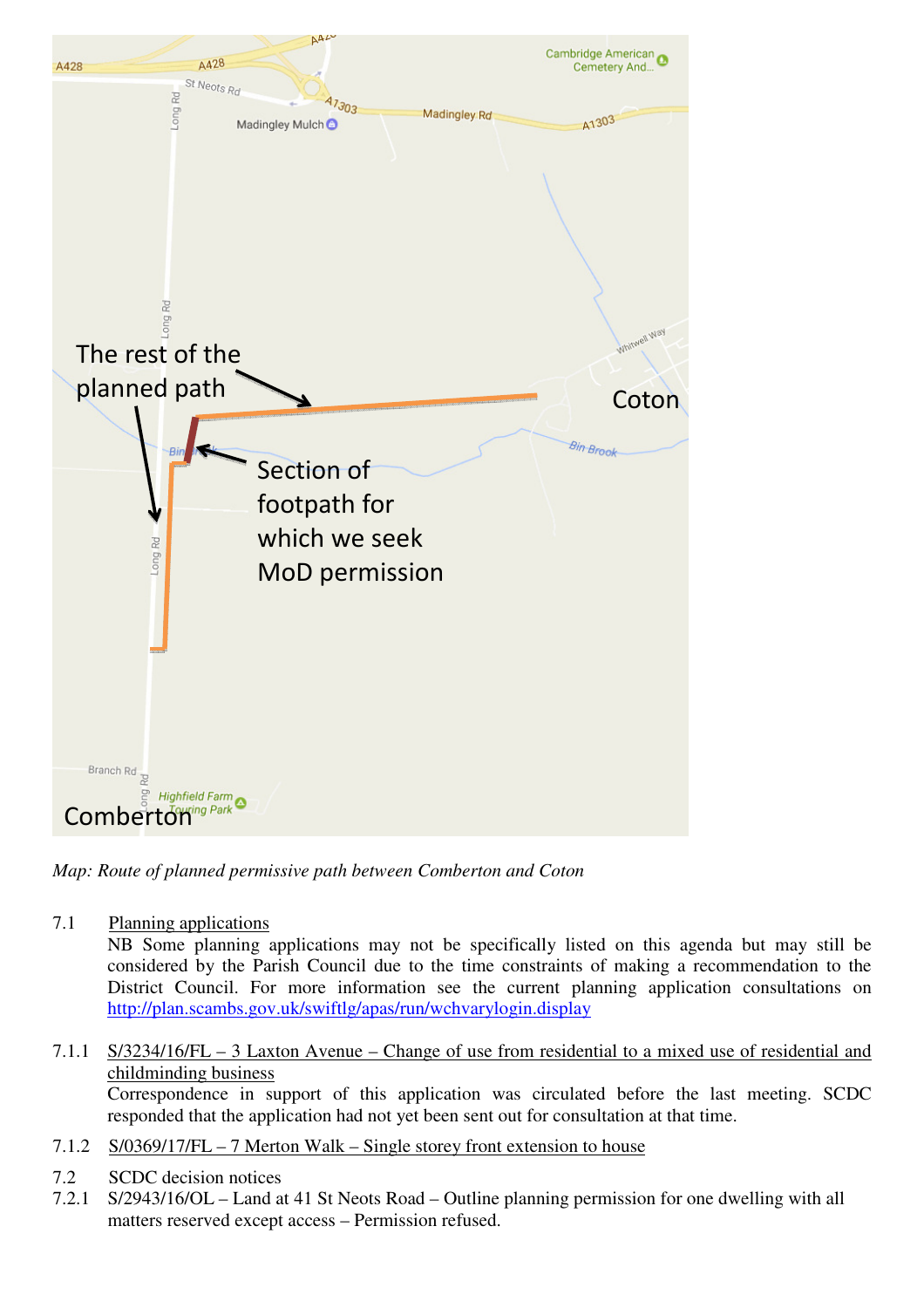- 7.2.2 S/3816/16/FL 89 Limes Road Single storey front and rear extensions and garage conversion Permission granted.
- 7.3 Tree works applications
- 7.3.1 S/0399/17/TC 54 Main Street

Tree works applications may now be viewed on the SCDC Planning Portal. NB Some tree works applications may not be specifically listed on this agenda but may still be considered by the Parish Council due to the time constraints of making a recommendation to the District Council. For more information see the current tree works application consultations on http://plan.scambs.gov.uk/swiftlg/apas/run/wchvarylogin.display

- 8. Members' reports and items for information only unless otherwise stated
- 8.1 Neighbourhood Plan update report (AG) Cllr Gill to report.
- 9. Finance and risk assessment and procedural matters
- 9.1 To consider any quotes for urgent work required because of risk and Clerk's use of delegated powers None at the time of writing.
- 9.2 To receive play areas and skate park inspection reports
- 9.3 To receive the financial report and approve the payment of bills attached
- 10. Closure of Meeting and items for the next agenda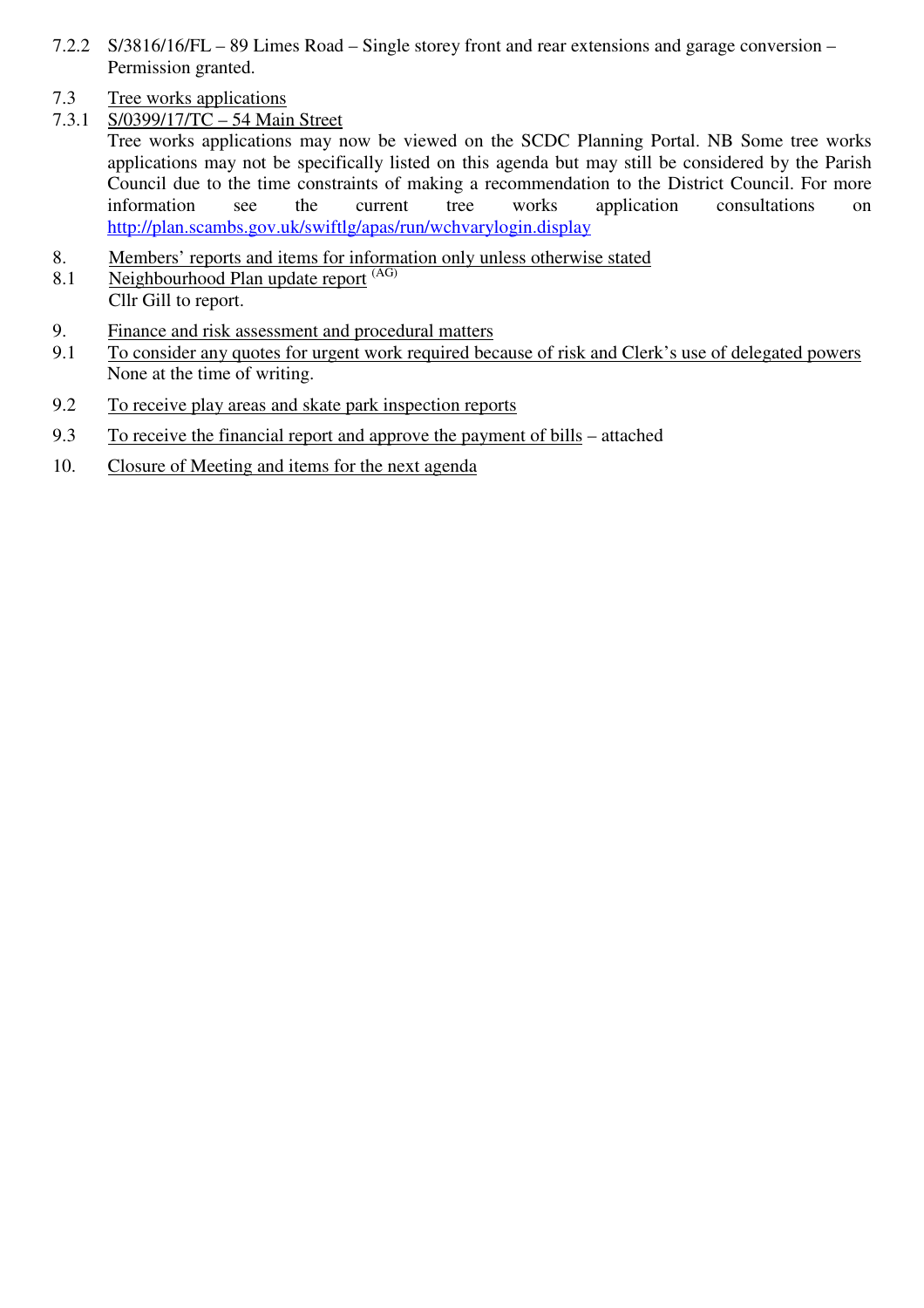| <b>Hardwick Parish Council</b>                                                      |                                |                       |                                      |                                   |                                |                                                                                                                                                                                                                                                                                                                                                                                     |                                                                                                                                                                                                           |
|-------------------------------------------------------------------------------------|--------------------------------|-----------------------|--------------------------------------|-----------------------------------|--------------------------------|-------------------------------------------------------------------------------------------------------------------------------------------------------------------------------------------------------------------------------------------------------------------------------------------------------------------------------------------------------------------------------------|-----------------------------------------------------------------------------------------------------------------------------------------------------------------------------------------------------------|
|                                                                                     | <b>Approved</b><br>Budget 2017 | Date Feb 17 of Budget | <b>Amount to Percentage</b><br>Spent | <b>Amount</b><br><b>Remaining</b> | <b>Approved</b><br>Budget 2018 | <b>Notes 2017</b>                                                                                                                                                                                                                                                                                                                                                                   | <b>Notes 2018</b>                                                                                                                                                                                         |
| <b>Payments</b>                                                                     |                                |                       |                                      |                                   |                                |                                                                                                                                                                                                                                                                                                                                                                                     |                                                                                                                                                                                                           |
| Advertising                                                                         | 6,600.00                       | 5,746.60              | 87%                                  | 853.40                            |                                | 3200 Includes website costs                                                                                                                                                                                                                                                                                                                                                         | Includes website costs and Hardwick Happenings                                                                                                                                                            |
| Insurance                                                                           | 1,800.00                       | 1,863.50              | 104%                                 | $-63.50$                          |                                | $1900$ year 3 of 3                                                                                                                                                                                                                                                                                                                                                                  | New insurance policy due in Sept 17 (estimate)                                                                                                                                                            |
| Salaries, pension & PAYE                                                            | 4,200.00                       | 3,777.30              | 90%                                  | 422.70                            |                                | 5133 assuming no overtime.                                                                                                                                                                                                                                                                                                                                                          | Based on NALC Payscales. assuming no overtime.<br>Includes pension and litterpicker                                                                                                                       |
| Admin support                                                                       | 11,700.00                      | 12,130.30             | 104%                                 | $-430.30$                         |                                | 11700 year 3 of 3. Includes backdated admin support to 1/4/14                                                                                                                                                                                                                                                                                                                       | Current admin support price is due to expire on the 31st<br>March 2017                                                                                                                                    |
| Ground maintenance, grasscutting & trees<br>Admin (Affiliation fees, Gen. supplies) | 17,500.00<br>2,600.00          | 17,866.42<br>2,309.92 | 102%<br>89%                          | $-366.42$<br>290.08               |                                | Grasscutting contract £7822.00 Year 3 of 3 £ Tree survey Grasscutting contract FY18 £5760 Year 1 of 3. Tree<br>last done in March 2013. Is a new due in 2016 if so<br>contract o/s (170131 contingecy £2k moved to Grounds<br>13000 Maint)<br>2600 estimated<br>lots of play equipment and bus shelter repairs in Fy16 PC<br>to consider from which budget heading the overspend is | survey last done in July 2016 contract placed all works all<br>works completed. FY17 includes Tree/hedge works of<br>£7468 and Rec vertidraining/fertilizer works of £5732<br>estimated based on workload |
|                                                                                     |                                |                       |                                      |                                   |                                | to be taken. Pavilion roof/guttering and bus shelter repair<br>invoices o/s approx £1900. Drains at the pavilion continue                                                                                                                                                                                                                                                           |                                                                                                                                                                                                           |
| Repairs & Assets maintenance                                                        | 7,000.00                       | 7,048.15              | 101%                                 | $-48.15$                          |                                | $8000$ to be a problem.                                                                                                                                                                                                                                                                                                                                                             | Drains at the pavilion continue to be a problem.                                                                                                                                                          |
|                                                                                     |                                |                       |                                      |                                   |                                | No notification received from CCC but recent                                                                                                                                                                                                                                                                                                                                        | No notification received from CCC cost for                                                                                                                                                                |
| Street lights                                                                       | 1,450.00                       |                       | 0%                                   | 1,450.00                          |                                | 1550 streetlighting upgrade programme.<br>External audit fee £25k to £50k = £200, £50k to £100k =                                                                                                                                                                                                                                                                                   | FY16=£1546.46<br>External audit fee £25k to £50k = £200, £50k to £100k =                                                                                                                                  |
| Audit & acct                                                                        | 480.00                         | 442.65                | 92%                                  | 37.35                             |                                | 480 £300 Internal Audit approx £180                                                                                                                                                                                                                                                                                                                                                 | £300 Internal Audit approx £180                                                                                                                                                                           |
| S <sub>137</sub>                                                                    | 5,000.00                       | 3,428.60              | 69%                                  | 1,571.40                          | 5000                           |                                                                                                                                                                                                                                                                                                                                                                                     |                                                                                                                                                                                                           |
| Special projects                                                                    | 5,000.00                       | 1.00                  | 0%                                   | 4,999.00                          |                                |                                                                                                                                                                                                                                                                                                                                                                                     |                                                                                                                                                                                                           |
| Agency services (P3)                                                                |                                | 0.00                  |                                      | 0.00                              |                                | 170131 moved contigency to Grounds Maint                                                                                                                                                                                                                                                                                                                                            |                                                                                                                                                                                                           |
| Unallocated/Contingency                                                             | 0.00                           |                       |                                      | 0.00                              | 2,000.00                       |                                                                                                                                                                                                                                                                                                                                                                                     | Suggest at % unless genreal reserves can be used                                                                                                                                                          |
| <b>Total payments</b>                                                               |                                | £63,330.00 £54,614.44 | 86%                                  | 8,715.56                          |                                | Baseline budget = £18480.00 (note grass, trees and<br>£54,563.00 assets maintenance not included)                                                                                                                                                                                                                                                                                   | Baseline budget = $£23363.00$ (note grass, trees and<br>assets maintenance not included)                                                                                                                  |
| Receipts                                                                            |                                |                       |                                      |                                   |                                |                                                                                                                                                                                                                                                                                                                                                                                     |                                                                                                                                                                                                           |
|                                                                                     |                                |                       |                                      |                                   |                                | FY16 Football Club and Harriers o/s. Additonal fees of                                                                                                                                                                                                                                                                                                                              |                                                                                                                                                                                                           |
| Income pitches                                                                      | 750.00                         | £500.00               | 67%                                  |                                   |                                | 750 £150 Coton Netball. FY17 Harriers o/s.                                                                                                                                                                                                                                                                                                                                          |                                                                                                                                                                                                           |
| Advertising                                                                         | 3,000.00                       | 323.60                | 11%                                  |                                   |                                | 0 Period when HH advertising FOC. Fees increased in 2015                                                                                                                                                                                                                                                                                                                            |                                                                                                                                                                                                           |
| <b>Bank Interest</b>                                                                | 1,500.00                       | 1,567.44              | 104%                                 |                                   | 1600                           |                                                                                                                                                                                                                                                                                                                                                                                     |                                                                                                                                                                                                           |
| Assets maintenance                                                                  |                                | 10.61                 |                                      |                                   |                                | 10 UKPN wayleave                                                                                                                                                                                                                                                                                                                                                                    | UKPN wayleave                                                                                                                                                                                             |
| Precept<br><b>Special Projects</b>                                                  | 47,580.00                      | 47,580.00<br>0.00     | 100%                                 |                                   |                                | To be decided after the PC consider if any reserves can<br>42453 be released or the reserves need to be increased.                                                                                                                                                                                                                                                                  | To be decided after the PC consider if any reserves can<br>be released or the reserves need to be increased.                                                                                              |
| Pavilion rent                                                                       | 3,500.00                       | 2,625.00              | 75%                                  |                                   |                                | 3750 £4k from September 2018                                                                                                                                                                                                                                                                                                                                                        | £4kpa from September 2018                                                                                                                                                                                 |
| Misc                                                                                |                                | £0.00                 |                                      |                                   |                                | FY16 admin                                                                                                                                                                                                                                                                                                                                                                          | FY16 admin                                                                                                                                                                                                |
| Release from Reserves                                                               | 7,000.00                       |                       | $0\%$                                |                                   | 6000                           |                                                                                                                                                                                                                                                                                                                                                                                     |                                                                                                                                                                                                           |
| <b>Total receipts</b>                                                               |                                | £63,330.00 £52,606.65 |                                      |                                   | £54,563.00                     |                                                                                                                                                                                                                                                                                                                                                                                     |                                                                                                                                                                                                           |
|                                                                                     |                                |                       |                                      |                                   |                                |                                                                                                                                                                                                                                                                                                                                                                                     |                                                                                                                                                                                                           |
| <b>Reserves</b>                                                                     | B/F                            | <b>Receipts</b>       | <b>Payments</b>                      | C/F                               |                                |                                                                                                                                                                                                                                                                                                                                                                                     |                                                                                                                                                                                                           |
| S106 Taylor Woodrow (Cahills Corner Improvments)                                    | 29148.07                       |                       | 29148.07                             | 0.00                              |                                | FY17 Cahills Corner LHI<br>FY16 Balance moved to Gen Res. Except balance of                                                                                                                                                                                                                                                                                                         |                                                                                                                                                                                                           |
| Cahills Corner Improvments                                                          | 1614.77                        |                       | 1140.22                              | 474.55                            |                                | Cahills Corner works (£1614.77 moved to fund by RFO to<br>match order placed by PC on 17/9/15)                                                                                                                                                                                                                                                                                      |                                                                                                                                                                                                           |
| S106 Lark Rise POS contribution (received 28/01/14)                                 | 863.63                         |                       |                                      | 863.63                            |                                | Public open space £3147.29 and community space<br>contribution £520.13 Community fund spent in Jan 2014<br>on community room. POS fund adjusted for the Worcester<br>Ave swing in FY15.                                                                                                                                                                                             |                                                                                                                                                                                                           |
| S106 Lark Rise Community space contribution (received<br>28/01/14)                  | 520.13                         |                       |                                      | 520.13                            |                                |                                                                                                                                                                                                                                                                                                                                                                                     |                                                                                                                                                                                                           |
| S106 Land adj 3 Lark Rise POS contribution                                          | 4947.02                        |                       |                                      | 4947.02                           |                                |                                                                                                                                                                                                                                                                                                                                                                                     |                                                                                                                                                                                                           |
| S106 Land adj 3 Lark Rise Community Space contribution                              | 817.56                         |                       |                                      | 817.56                            |                                |                                                                                                                                                                                                                                                                                                                                                                                     |                                                                                                                                                                                                           |
| S106 Land Adj 311 St Neots Road POS contribution (received<br>12/04/16)             | 0.00                           | 4936.04               |                                      | 4936.04                           |                                |                                                                                                                                                                                                                                                                                                                                                                                     |                                                                                                                                                                                                           |
| S106 Land Adj 311 St Neots Road community space<br>contribution (received 12/04/16) | 0.00                           | 815.75                |                                      | 815.75                            |                                |                                                                                                                                                                                                                                                                                                                                                                                     |                                                                                                                                                                                                           |
| <b>Bus Shelter Grant</b>                                                            | 0.00                           |                       |                                      | 0.00                              |                                |                                                                                                                                                                                                                                                                                                                                                                                     |                                                                                                                                                                                                           |
| P3 Scheme                                                                           | 825.00                         |                       | 555.98                               | 269.02                            |                                |                                                                                                                                                                                                                                                                                                                                                                                     |                                                                                                                                                                                                           |
| Scout Hut                                                                           | 240000.00                      |                       |                                      | 27000.00                          |                                | PC has increased by £3000pa in previous years.                                                                                                                                                                                                                                                                                                                                      | PC has increased by £3000pa in previous years.                                                                                                                                                            |
| PARC fund                                                                           | 83.25                          |                       |                                      | 83.25                             |                                | PC could consuider it being used towards the new play<br>equipment project eg recent surveys.                                                                                                                                                                                                                                                                                       | PC could consuider it being used towards the new play<br>equipment project eg recent surveys.                                                                                                             |
|                                                                                     |                                |                       |                                      |                                   |                                | £200 every six months. One receipt relates to FY16                                                                                                                                                                                                                                                                                                                                  |                                                                                                                                                                                                           |
| Cricket Club Loan                                                                   | $-1200.00$<br>240.22           | £400.00               |                                      | $-800.00$<br>240.22               |                                | received late.<br>Commitment to Bourn Parish Council                                                                                                                                                                                                                                                                                                                                | £200 every six months.<br>Commitment to Bourn Parish Council                                                                                                                                              |
| Transport consultant<br>CC Yellow lines installation                                | 222.26                         |                       |                                      | 222.26                            |                                | invoice for FY2016 o/s                                                                                                                                                                                                                                                                                                                                                              |                                                                                                                                                                                                           |
| General Fund                                                                        | 113723.33                      |                       |                                      | 102217.17                         |                                | Policy 1.5 times annual expenditure                                                                                                                                                                                                                                                                                                                                                 | Policy 1.5 times annual expenditure                                                                                                                                                                       |
| <b>Total</b>                                                                        | £391,805.24                    | £6,151.79             | £30,844.27                           | £142,606.60                       |                                |                                                                                                                                                                                                                                                                                                                                                                                     |                                                                                                                                                                                                           |
|                                                                                     |                                |                       |                                      |                                   |                                |                                                                                                                                                                                                                                                                                                                                                                                     |                                                                                                                                                                                                           |
| Receipts                                                                            |                                | £58,758.44            |                                      |                                   |                                |                                                                                                                                                                                                                                                                                                                                                                                     |                                                                                                                                                                                                           |
| Payments                                                                            |                                |                       | £85,458.71                           |                                   |                                |                                                                                                                                                                                                                                                                                                                                                                                     |                                                                                                                                                                                                           |

Notes to draft budget meeting

2. Reserves review

3. Draft Budget FY2018

#### 4. Precept required

The baseline amount required to balance the budget is £23363 (£21105 last year). Any changes to shaded cells, S137 donations and

special projects which are not out of the S106 money would raise the resulting Precept demand accordingly

1. The Council is asked to review its budget to date.

receipts os = Hardwick Harriers £500 for past 2 seasons. Is usually 3x£250 and invoiced in March. Estimated at approx £14500 outstanding

The PC to agree the level of reserves it wishes to hold. Current policy is 1.5 to 2x annual expenditure

S137 if the PC budget an amount it should only spend upto this amount and not over (as in the current year). If not used the balance is released to the general reserves it can not be carried forward. Please Note NALC advice that money can not be given to churches (LGA 1894 S8)

To work out the amount a band D house pays the Precept should be divided by 939.1 (the advised collation rate). In the current FY2017 the number of Band D properties was 944.4 = £50.38 , in FY16 it was938 = £55.06, in FY2015 it was 922.1 = £56.01, in FY2014 it was 921.3 = £56.06pa and in FY2013 it was 921.3 =£56.33pa).

Please note the comments alongside the budget. The unshaded cells are based on contracts in place or historic receipts & payments. (RFO to support)

Are there any special projects for FY 2017 that have not been put in hand and should be?

S106 moiney for Larkrise can only be spent on outdoor play facilities. The indoor facilities section of the fund has already been allocated to

the Community Room

The amount required to balance the budget - payments - receipts = the precept

The Council is asked to review all cells and complete the shaded cells, eg grasscutting and trees, assets maintenance, S137 donations to Clubs & organisations, special projects.